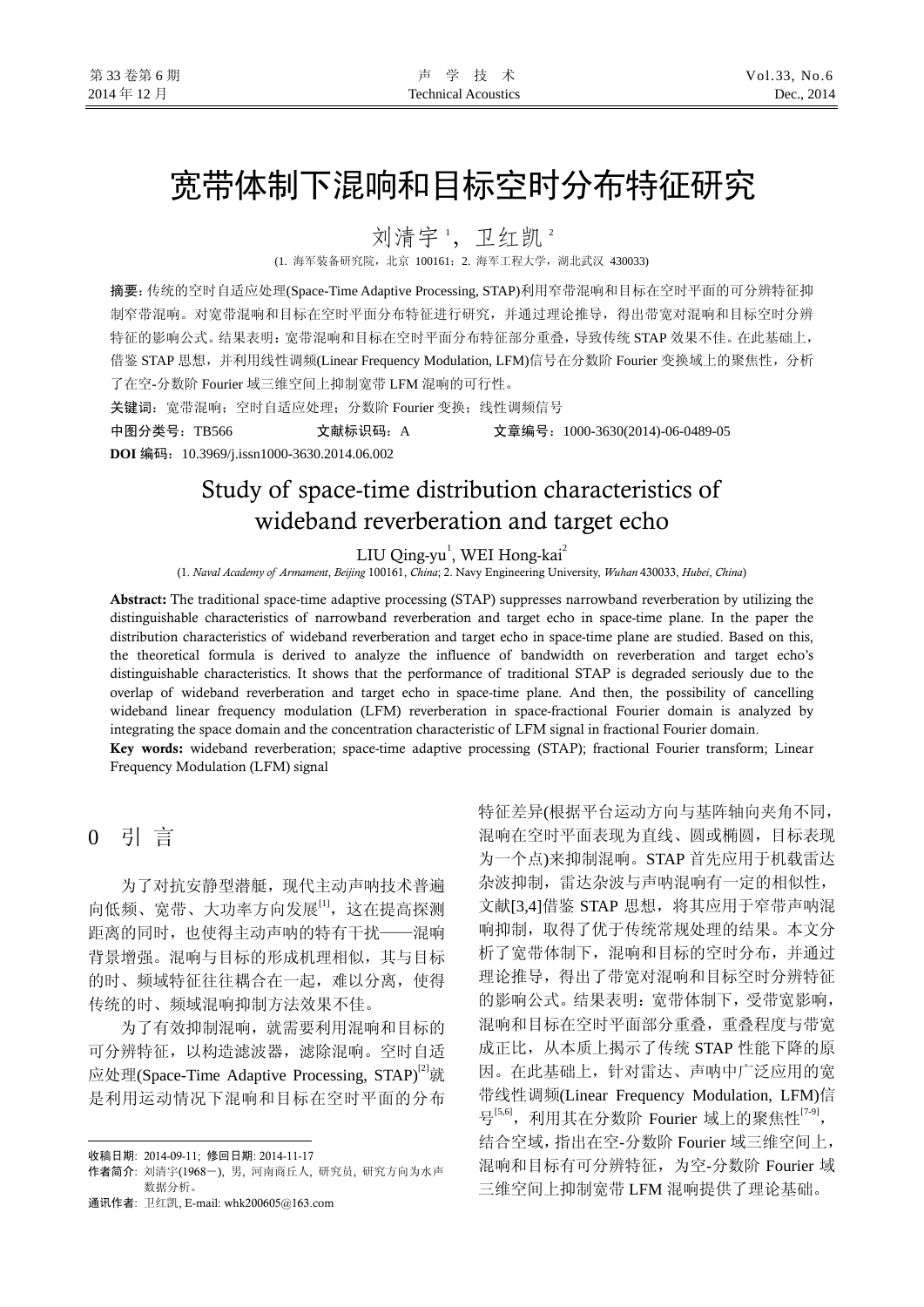### 1 宽带混响和目标空时分布特征

窄带体制下,信号的多普勒频率主要表现为中 心频率处的多普勒频率,理论上混响的空时二维分 布为斜线(正侧视声呐)、半圆(前视阵声呐)或半椭圆 (斜视阵声呐);而目标位于空时平面上的某一点<sup>[4]</sup>, 混响和目标在空时二维平面可分辨。传统窄带 STAP 方法即是利用此特征抑制窄带混响。

宽带体制下,中心频率处的多普勒频率不能代 表整个带宽范围内的多普勒变化,必须考虑带宽内 各频率的多普勒。因此,宽带混响和目标的空时二 维平面分布较窄带要复杂。图 1 所示为中心频率  $f_{\rm 0}$ ,频带范围[ $f_{\rm 1}$ , $f_{\rm 2}$ ]的宽带信号频谱。



为了便于研究宽带体制下混响的空时分布, 在 信号带宽内取 *M* 根谱线 f ... (m=1, 2, ..., *M*) , 则以 f 。为 参考频率搬移后的宽带混响谱为

$$
f = \sum_{m=1}^{M} (f_{1m} - f_0 + f_{dm}) = \sum_{m=1}^{M} (f_{1m}' + f_{dm})
$$
 (1)

式中,  $f_{dm}$  为  $f_{lm}$  的多普勒频率。

由式(1)可知, 对于窄带混响,  $M = 1$ (取 $f_{11} = f_0$ ), 混响谱表现为中心频率处的多普勒频率。对于宽带 混响, M > 1, 无法找到某一参考频率, 能同时将各 子带中心频率搬移到零频, 即各  $f_{1m} = f_{1m} - f_0$  不能同 时为零。因此,宽带混响谱包含信号带宽内的频点 及其多普勒频率;此处表述的宽带混响在空时二维 平面的分布实际上是宽带混响的空频域分布。

正侧视声呐、前视阵声呐、斜视阵声呐三种典 型配置下,混响谱表达式相同,区别仅在于  $f_{\text{dm}}$  形 式不同。因此,不失一般性,以正侧视阵声呐为例, 讨论宽带混响和目标在空时二维平面的分布。

仿真参数设置如下:发射信号中心频率  $f_{\rm 0}$ =750 Hz , 带宽 B=200 Hz , 以信号初始频率 *f*<sub>1</sub>=650 Hz 为第一个采样频点,间隔 5 Hz 对信号频 谱取样,共 41 个频点。平台运动速度为 10 kn,目 标径向速度为 20 kn,空间方位为 40°,则式(1)可表 示为如下形式:

$$
\begin{cases}\nf = \sum_{m=1}^{M} (f_{1m} - f_0 + f_{dm}) = \sum_{m=1}^{M} (f_{1m}' + f_{dm}) \\
f_{dm} = f_{d \max m} \cos \alpha = \frac{2\nu}{c} f_{1m} \cos \alpha\n\end{cases}
$$
\n(2)

式中,<sup>α</sup> 为散射元与运动方向空间锥角。

考虑式(2)中第 m(m=1,2,…,M) 根谱线, 其表达 式为  $f = f_{lm}' + f_{d \max m} \cos \alpha$ , 即  $\cos \alpha = (f - f_{lm}')/f_{d \max m}$ , 则可知,在空时平面上,不同谱线具有不同的斜率, 斜率大小为带宽内各频点对应的最大多普勒倒数, 且随频点增大而减小。各不同斜率斜线的叠加使宽 带混响在空时平面分布由窄带情况下的斜线变为 梯形斜带,如图 2 中十字线所示。



Fig.2 Direction-frequency curve of wideband reverberation and target for side-looking sonar

若以 $f_{d\max1}$ 表示宽带信号起始频率对应的最大 多普勒频率,  $f_{d\max}$  表示宽带信号截止频率对应的 最大多普勒频率,则宽带谱的展宽范围为 [-B/2-f<sub>d max1</sub>, B/2+f<sub>d max2</sub>]。宽带混响由于多普勒和 带内频点耦合,混响谱在空时平面展开范围大,此 时,宽带混响和目标在空时平面部分重叠(如图 2 所示)。重叠程度与信号中心频率、带宽、平台运动 速度、目标方位、目标径向速度等因素有关。实际 中应该根据具体情况分析。本节参数设置下,约 94%的信号频段与混响谱重叠。

#### 2 带宽对混响和目标可分辨特征影响

由上节分析可知,受带宽影响,宽带混响和目 标在空时平面分布部分重叠,难以分辨。下面通过 理论推导具体分析带宽对混响和目标空时分辨特 征的影响。

图 3 为宽带混响和目标在空时平面分布示意 图, 设发射信号频谱范围为[ $f_1, f_2$ ], 目标空间锥角  $\alpha_1$ , 目标径向速度  $\nu$ , 平台运动速度  $\nu$  。则 $\alpha_1$ 方向 上混响频谱范围为 $[f_c = f_1 + f_{d1}^r, f_e = f_2 + f_{d2}^r], f_{d1}^r, f_{d2}^r$  $\Theta$ 别为 $\alpha_1$ 方向上 $f_1$ 、 $f_2$ 的多普勒频率。目标频谱范 围为 $[f_t = f_c + 2v/cf_1, f_{2t} = f_c + 2v/cf_2]$ 。要使α<sub>1</sub>方向上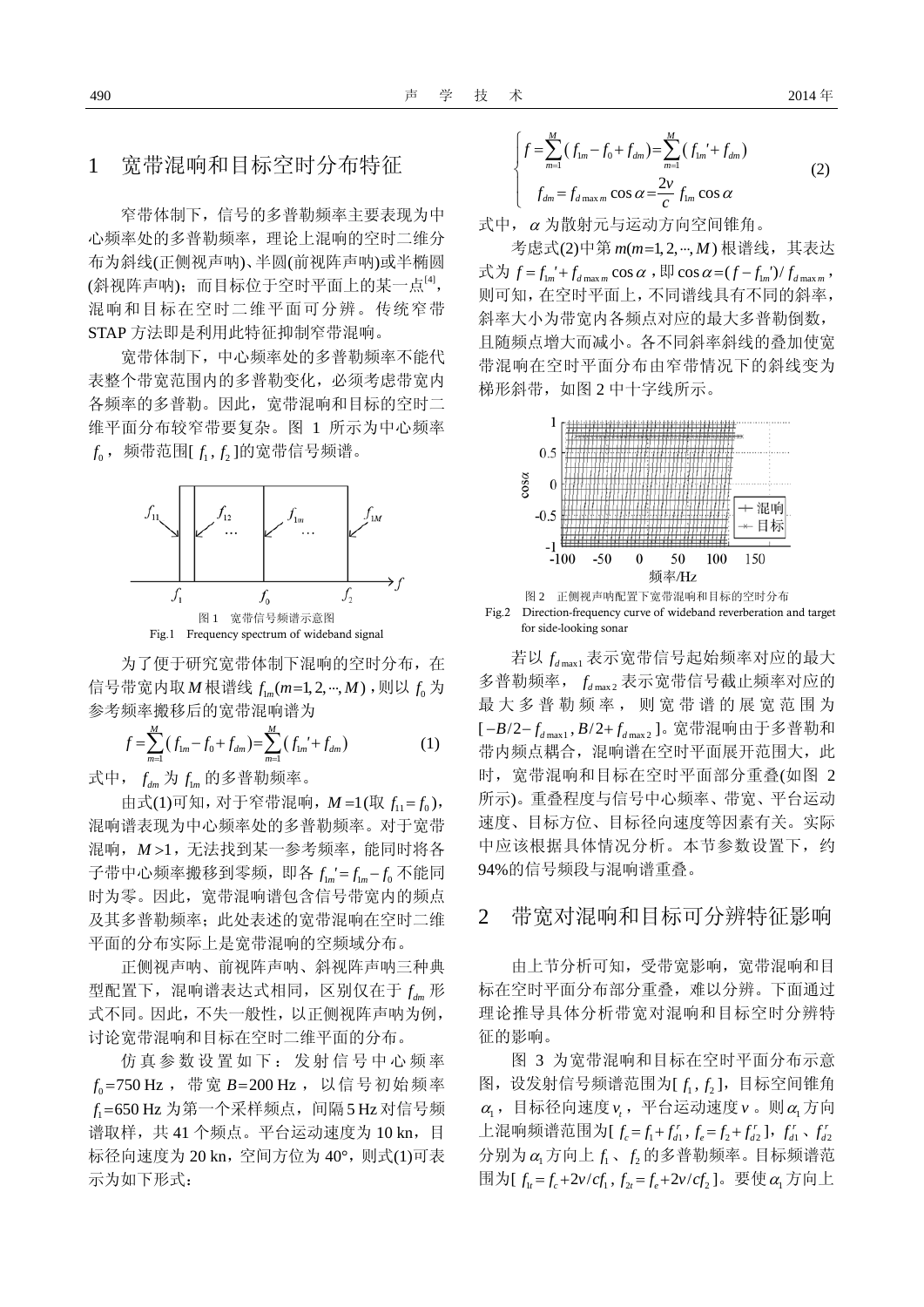



目标和混响谱不重合, 则 f<sub>i</sub> > f<sub>i</sub> 。据此可分析空时 平面上不同阵型配置下目标和混响分布特征不重 合所要求的目标和目标方位混响的最小相对多普 勒频率值,同样以正侧视阵为例进行分析。

$$
\mathbb{E}(\mathbb{W}) = \mathbb{E}(\mathbb{W}) = \mathbb{E}(\mathbb{W}) = \int f_u = f_1 + 2\nu / cf_1 \cos \alpha_1 + 2\nu_t / cf_1
$$
\n
$$
\int f_e = f_2 + 2\nu / cf_2 \cos \alpha_1
$$
\n
$$
\mathbb{W} = \mathbb{E}(\mathbb{W}) = \mathbb{E}(\mathbb{W}) = \mathbb{E}(\mathbb{W}) = \mathbb{E}(\mathbb{W}) = \mathbb{E}(\mathbb{W}) = \mathbb{E}(\mathbb{W}) = \mathbb{E}(\mathbb{W}) = \mathbb{E}(\mathbb{W}) = \mathbb{E}(\mathbb{W}) = \mathbb{E}(\mathbb{W}) = \mathbb{E}(\mathbb{W}) = \mathbb{E}(\mathbb{W}) = \mathbb{E}(\mathbb{W}) = \mathbb{E}(\mathbb{W}) = \mathbb{E}(\mathbb{W}) = \mathbb{E}(\mathbb{W}) = \mathbb{E}(\mathbb{W}) = \mathbb{E}(\mathbb{W}) = \mathbb{E}(\mathbb{W}) = \mathbb{E}(\mathbb{W}) = \mathbb{E}(\mathbb{W}) = \mathbb{E}(\mathbb{W}) = \mathbb{E}(\mathbb{W}) = \mathbb{E}(\mathbb{W}) = \mathbb{E}(\mathbb{W}) = \mathbb{E}(\mathbb{W}) = \mathbb{E}(\mathbb{W}) = \mathbb{E}(\mathbb{W}) = \mathbb{E}(\mathbb{W}) = \mathbb{E}(\mathbb{W}) = \mathbb{E}(\mathbb{W}) = \mathbb{E}(\mathbb{W}) = \mathbb{E}(\mathbb{W}) = \mathbb{E}(\mathbb{W}) = \mathbb{E}(\mathbb{W}) = \mathbb{E}(\mathbb{W}) = \mathbb{E}(\mathbb{W}) = \mathbb{E}(\mathbb{W}) = \mathbb{E}(\mathbb{W}) = \mathbb{E}(\mathbb{W}) = \mathbb{E}(\mathbb{W}) = \mathbb{E}(\mathbb{W}) = \mathbb{E}(\mathbb{W}) = \mathbb{E}(\mathbb{W}) = \mathbb{E}(\mathbb{W}) = \mathbb{E}(\mathbb{W}) = \mathbb{E}(\mathbb{W}) = \mathbb{E}(\mathbb{W}) = \mathbb{E}(\mathbb{W}) = \math
$$

$$
f_{1t} > f_e \Longrightarrow 2v_t / cf_1 > B + 2v / cB \cos \alpha_1 \tag{4}
$$

由式(4)可知,要使空时平面上混响和目标频谱 不重合,则目标及其方位的混响相对多普勒频率  $\Delta f_n = 2\nu$ ./cf. 要大于信号带宽 Β 及其在目标方位上 的多普勒频率。

窄带体制下,时宽带宽积 TB 近似为 1, 式(4) 可化简为

$$
v_t > \frac{c}{2f_1T} + \frac{v}{f_1T} \cos \alpha_1 \tag{5}
$$

由式(5)可知, 窄带体制下, 目标径向速度 v<sub>1</sub>随 信号起始频率 1 *f* (窄带下可视为信号中心频率)、脉 宽 *T*、平台运动速度 ν、声速 c 及空间角度 α 变化。

保持其余参数不变,则 v<sub>r</sub> 与信号中心频率成反 比,频率越高,则空时平面上混响和目标可分辨所 需的 ν<sub>ι</sub> 越小。如图 4 中所示, 当中心频率超过 3 kHz 时,60°方位上混响和目标可分辨所需的 由 *t v* 500 Hz 时的 3 kn 下降到 0.5 kn 以下。

保持其余参数不变,则 v<sub>ι</sub> 与脉宽成反比,长脉 宽下,较小的 v<sub>t</sub> 可分辨混响和目标。如图 5 中所示, 当脉宽超过 0.5 s 时, 60°方位上混响和目标可分辨 所需的 由 0.1 s 时的 20 kn 下降到 5 kn 以下。 *t v*

分析图 4、图 5 可知,目标径向速度 与中心 *t v* 频率/脉宽变化呈双曲线关系,随中心频率/脉宽的 增大而减小,且减小速率随中心频率/脉宽的增大而 趋缓。



宽带体制下, TB>>1, 式(4)可写为如下形式:  $v_t > \frac{c}{2f_1} + \frac{vB}{f_1} \cos \alpha_1$  (6)

由式(6)可知, 目标径向速度 ν 随信号起始频率  $f_{\text{l}}$ 、带宽  $B$ 、平台运动速度  $\nu$ 、声速  $c$  及空间角度  $\alpha_{\text{l}}$ 变化。

保持其余参数不变,则 v<sub>t</sub> 与带宽成正比,带宽 越大,空时平面上混响和目标可分辨的最小径向速 度值越大。如图 6 中所示, 对于脉宽为 1 s, 中心频 率为 750 Hz 的宽带信号, 当带宽较小, 如为 5 Hz 时, v<sub>t</sub> 为 10 kn, 当带宽为 40 Hz 时, v<sub>t</sub> 达到 80 kn, 而实际中,主动声呐探测目标的径向运动速度一般 不超过 40 kn(对应 20 Hz 带宽), 则空时平面上混响 和目标谱的 80%以上重合,难以分辨。

保持其余参数不变, 则  $v_t$  与信号起始频率  $f_1$ 成 反比,同样的带宽下, f 越大, 则 v 越小, 空时平 面上混响和目标越容易分辨。实际上, 随着 f1的增 大,信号中心频率  $f_0 = f_1 + B/2$  亦随之增大,  $B/f_0$  减 小,使信号逐渐向窄带情况接近。如图 7 中所示, 对于脉宽为 1 s、带宽为 50 Hz 的宽带信号,当信号 中心频率超过 4 kHz 时, 60°方位上混响和目标可 分辨所需的 *v*<sub>t</sub> 由 500 Hz 时的 150 kn 下降到 20 kn 以下。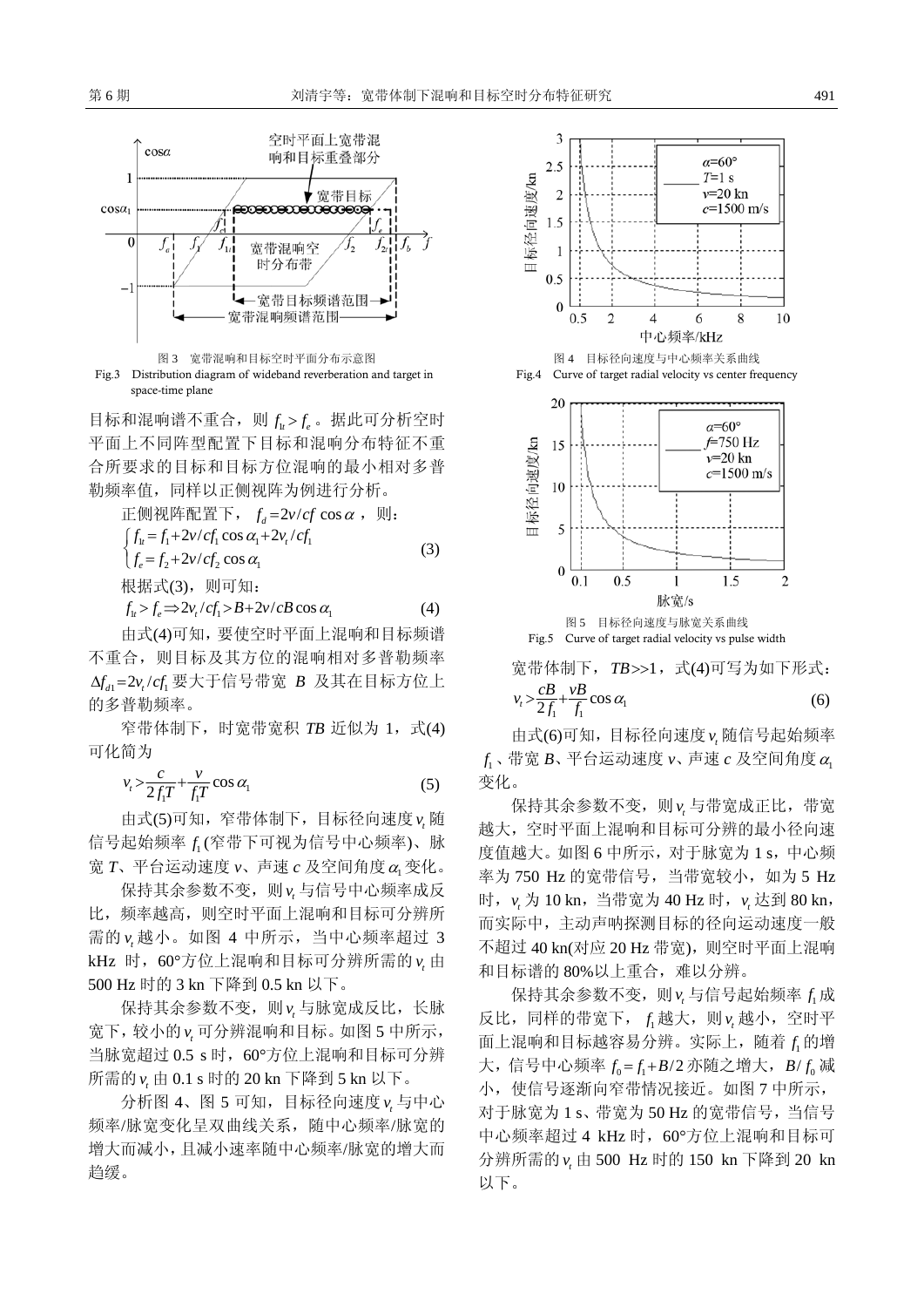

分析图 6、图 7 可知,目标径向速度 与带宽 *t v* 变化呈线性关系,与起始频率(中心频率)变化呈双 曲线关系,随带宽的增大而增大,随起始频率(中心 频率)的增大而减小,且减小速率随起始频率(中心 频率)增大而趋缓。

## 3 空-分数阶 Fourier 域三维空间上抑 制宽带 LFM 混响可行性分析

由前述分析可知,带宽的影响使混响和目标在 空时平面不仅重叠,而且由于目标径向速度的限 制,往往重叠程度较高。为有效抑制宽带混响,需 寻求新的宽带混响和目标可分辨空间。以雷达、声 呐中常见的宽带 LFM 信号为例,分析在空-分数阶 Fourier域三维空间上抑制宽带LFM混响的可行性。

分数阶 Fourier 变 换 [7-9](Fractional Fourier transform, FRFT)定义如下:

> $i\pi(u^2 \cot\gamma - 2ut \csc\gamma + t^2 \cot\gamma)$  $\left( -i\pi \operatorname{sgn}(\sin\gamma)/4 + i\gamma/2 \right)$  $1/2$  $X_p(u) = \int_{-\infty}^{+\infty} K_p(u, t)x(t)dt$  $A_{\varphi}e^{i\pi(u^2\cot\gamma-2ut\csc\gamma+t^2\cot\gamma)}x(t)dt$  $\frac{e^{(-i\pi sgn(\sin\gamma)/4+i\gamma/2)}}{|\sin\gamma|^{1/2}}, \quad \gamma = \frac{\pi}{2}$  $u^2$  cot  $\gamma$  –  $2ut$  csc  $\gamma$  +1 *i*  $A_{\scriptscriptstyle\gamma} e^{\mathrm{i}\pi(u^2\cot\gamma-2ut\csc\gamma+t^2\cot\gamma)}x(t)\mathrm{d}t$  $A_{\gamma} = \frac{e}{\sqrt{2\pi}} \frac{1}{2}$ ,  $\gamma = \frac{\pi}{2} p$  $\psi e^{\mathrm{i}\pi(u^-\cot\gamma-2ut\csc\gamma+t^-\cot\gamma)}$  $\gamma$ )/4+ $\iota\gamma$  $q_{\gamma} = \frac{|\sin \gamma|^{1/2}}{|\sin \gamma|^{1/2}}, \quad \gamma$ −∞  $^{+\infty}$  A  $^{\pi(u^2 \cot \gamma - 2ut \csc \gamma +}$ −∞  $-i\pi$  sgn(sin  $\gamma$ )/4+  $X_p(u) = \int_{-\infty}^{+\infty} K_p(u, t)x(t)dt =$  $\Big\}$  $\frac{1}{2}$  $A_{\gamma} = \frac{e^{(-i\pi sgn(\sin\gamma)/4 + i\gamma/2)}}{|\sin\gamma|^{1/2}}, \quad \gamma = \frac{\pi}{2}$  $\int_{-\infty}^{\infty} A_{\gamma} e^{i\pi(u^2 \cot \gamma - 2ut \csc \gamma + t^2 \cot \gamma)} x(t) dt$  (7)

式(7)中:  $K_n(u,t)$ 为 FRFT 的核函数,  $\gamma$  为 FRFT 的 旋转角,  $0 < |p| < 2$ . 当  $p = 0$  时, 核函数  $K_n(u,t) =$  $\delta(u-t)$ , 当  $p=\pm 2$ 时, 核函数  $K_n(u,t) = \delta(u+t)$  。

分析式(7)可知,分数阶 Fourier 变换采用线性 调频基,因此,对 LFM 信号进行分数阶 Fourier 变 换,即相当于 LFM 信号与线性调频基匹配的过程。 当两者不匹配时,输出值很小,当两者达到匹配时, 出现峰值,称为 LFM 信号在分数阶 Fourier 域具有 聚焦性。利用 LFM 信号在分数阶 Fourier 域(以(*p*, *u*)表示,*p* 为分数阶次、*u* 为分数阶 Fourier 域值) 的聚焦性即可实现 LFM 信号的检测和参数估计。

但对于主动声呐中的混响背景而言,混响由大 量散射元散射的 LFM 信号组成,在分数阶 Fourier 域上也表现出聚焦性(如图 8 所示)。难以利用分数 阶 Fourier 域上 LFM 信号的聚焦性实现混响背景下 LFM 目标回波的检测。



图 8 LFM 混响在分数阶 Fourier 域分布 Fig.8 Distribution of LFM reverberation in the fractional Fourier domain

进一步分析可知,各散射元空间分布不同,其 产生的 LFM 信号不同, 相应的在(p,u) 平面峰值位 置不同。在分数阶 Fourier 域基础上引入空域, 以 单独考虑各散射元的散射 LFM 信号。由于目标和 平台运动速度的差异,与目标同方向的散射元,其 LFM 散射信号与目标回波不同, 在(p,u)平面表现 为不同的峰值位置。与 LFM 目标回波信号同形式 的散射元,其空间分布与目标不同。因此,联合考 虑空域及( $p, u$ ) 二维平面, 则在空间角度 α、分数 阶次 *p*、分数阶 Fourier 域值 *u* 组成的三维空间 (α, p, u) 上, 目标和混响有可分辨特征。据此可有 效抑制宽带 LFM 混响。

### 4 结 论

窄带混响和目标在空时平面有可分辨的特征, 传统 STAP 方法利用此特征抑制窄带混响。宽带混